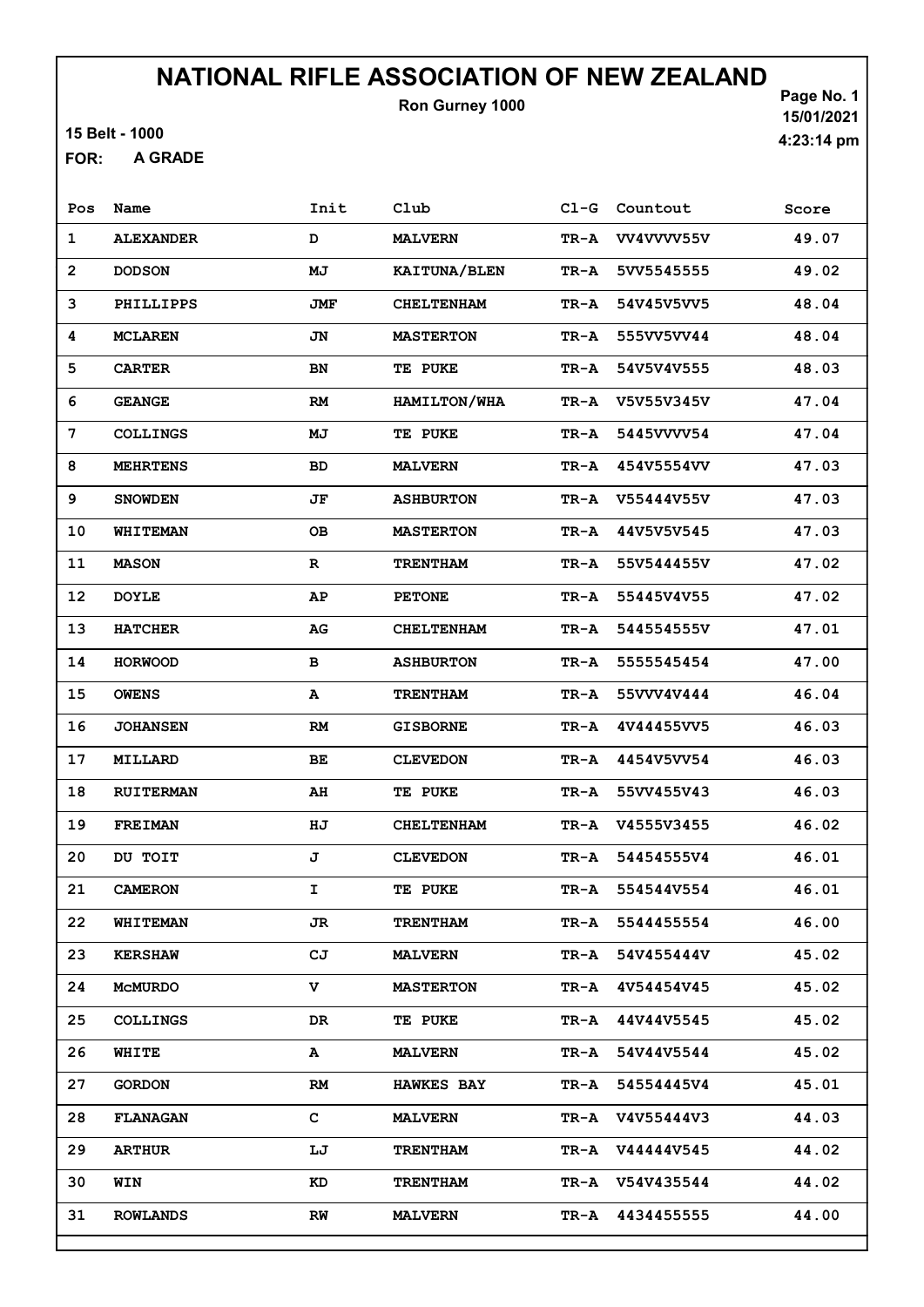#### Page No. 2 NATIONAL RIFLE ASSOCIATION OF NEW ZEALAND 15/01/2021 Ron Gurney 1000

4:23:14 pm

# 15 Belt - 1000

A GRADE FOR:

| Pos | Name           | Init | Club             | $CL-G$ | Countout        | Score |
|-----|----------------|------|------------------|--------|-----------------|-------|
| 32  | <b>WOODS</b>   | D    | <b>CLEVEDON</b>  |        | TR-A 4434455455 | 43.00 |
| 33  | <b>MCMURDO</b> | J    | <b>MASTERTON</b> |        | TR-A 55442V5444 | 42.01 |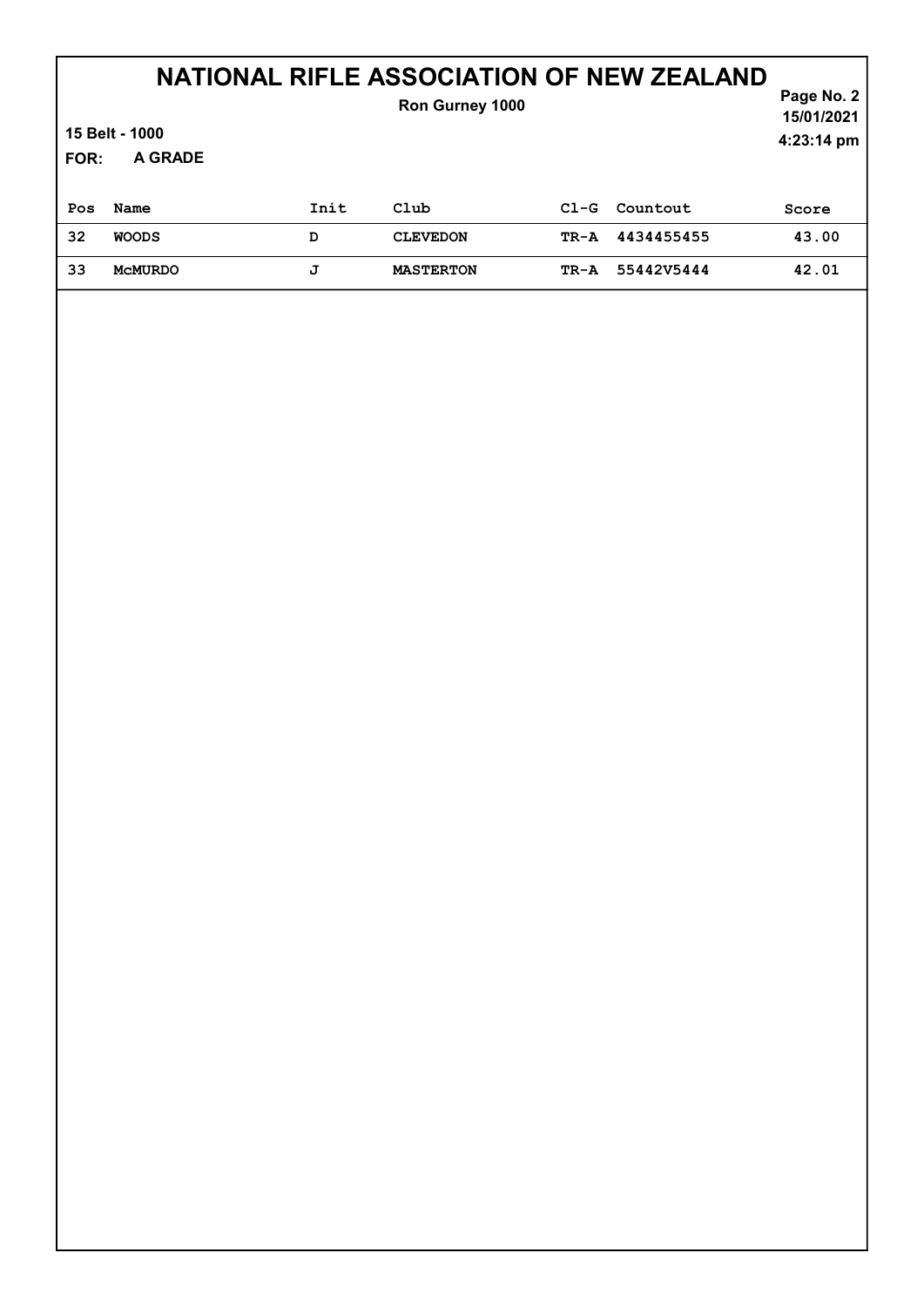15 Belt - 1000

B GRADE FOR:

Page No. 3 15/01/2021 4:23:14 pm

| Pos            | Name             | Init         | Club              | $C1-G$ | Countout   | Score |
|----------------|------------------|--------------|-------------------|--------|------------|-------|
| 1              | <b>HOUGHTON</b>  | LS           | <b>CLEVEDON</b>   | $TR-B$ | 55555554V5 | 49.01 |
| $\overline{2}$ | DIKMENLI         | s            | <b>TRENTHAM</b>   | $TR-B$ | 554555455V | 48.01 |
| 3              | <b>RIDDLE</b>    | S            | <b>CLEVEDON</b>   | TR-B   | 5V4V5VVV44 | 47.05 |
| 4              | <b>SNOWDEN</b>   | M            | <b>ASHBURTON</b>  | TR-B   | 554V5V5V44 | 47.03 |
| 5              | <b>DICK</b>      | DK           | KAITUNA/BLEN      | $TR-B$ | V55454V545 | 47.02 |
| 6              | <b>MCKEE</b>     | к            | <b>KARORI</b>     | $TR-B$ | 55VV44445V | 46.03 |
| 7              | LEITE            | $\mathbf{R}$ | <b>CLEVEDON</b>   | $TR-B$ | V44V55V544 | 46.03 |
| 8              | <b>GILCHRIST</b> | $\mathbf{R}$ | <b>OAMARU</b>     | $TR-B$ | 4454554V55 | 46.01 |
| 9              | <b>WHYTE</b>     | C            | KAITUNA/BLEN      | $TR-B$ | V454455545 | 46.01 |
| 10             | <b>RIDDLE</b>    | G            | <b>CLEVEDON</b>   | $TR-B$ | 4444V5V5V4 | 45.03 |
| 11             | <b>CHEESEMAN</b> | J            | <b>CLEVEDON</b>   | $TR-B$ | V4544V4V54 | 45.03 |
| 12             | <b>FINCHAM</b>   | D            | <b>HAWKES BAY</b> | $TR-B$ | V55434455V | 45.02 |
| 13             | TIDSWELL         | PA           | <b>CHELTENHAM</b> | $TR-B$ | V555355444 | 45.01 |
| 14             | <b>MARTIN</b>    | BJ           | <b>TRENTHAM</b>   | $TR-B$ | 54V3V45V44 | 44.03 |
| 15             | <b>DENT</b>      | AL           | <b>PETONE</b>     | $TR-B$ | 4V44V344V5 | 43.03 |
| 16             | LANE             | M            | <b>OTOROHANGA</b> | TR-B   | V4V4544V34 | 43.03 |
| 17             | <b>MARSHALL</b>  | LD           | <b>HAWKES BAY</b> | $TR-B$ | V44443544V | 42.02 |
| 18             | <b>BALL</b>      | JW           | TE PUKE           | $TR-B$ | 5434443354 | 39.00 |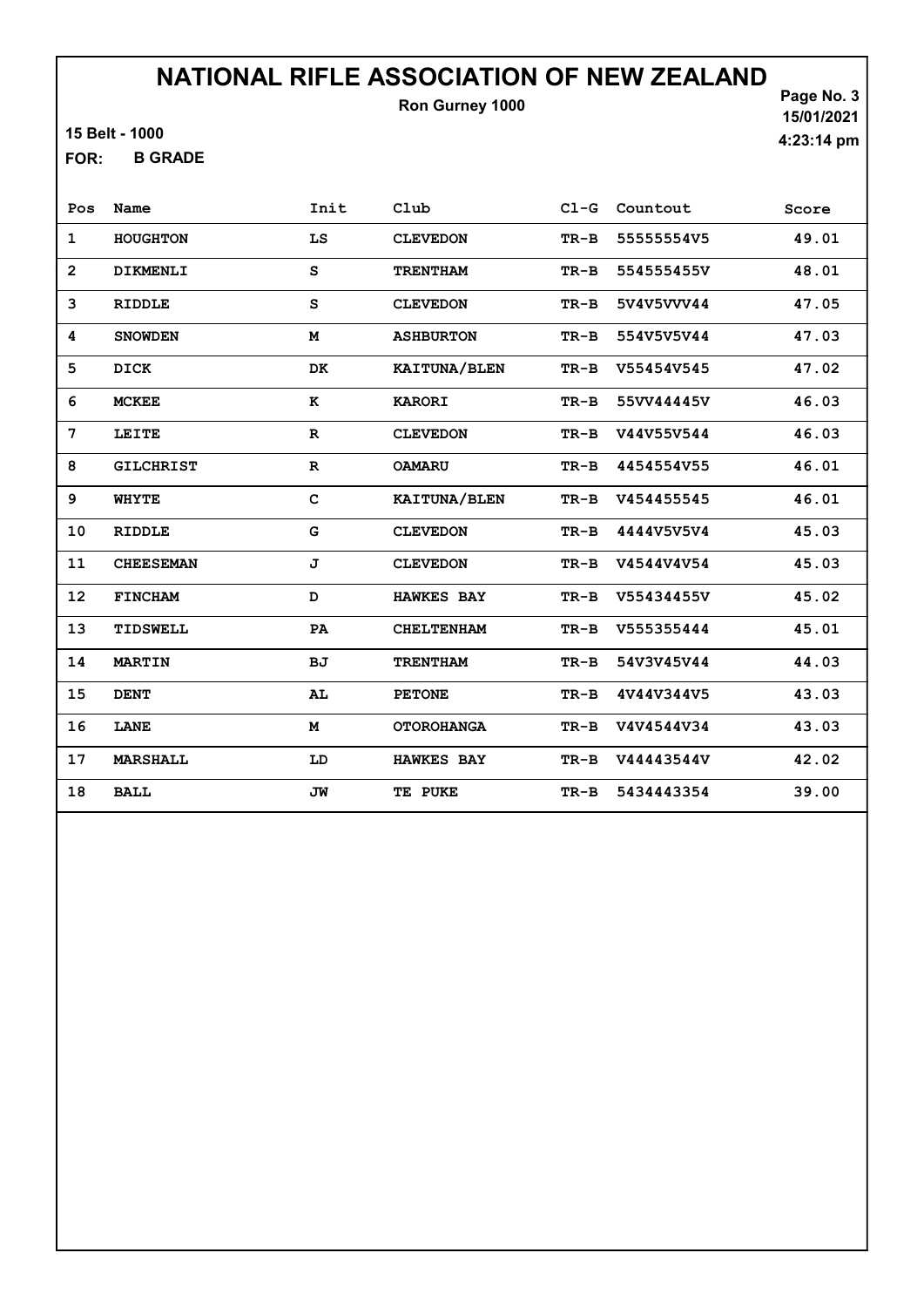| 15 Belt - 1000 |
|----------------|
|----------------|

C GRADE FOR:

Page No. 4 15/01/2021 4:23:14 pm

| Pos            | Name           | Init | $_{\rm Club}$     | $C1-G$ | Countout   | Score |
|----------------|----------------|------|-------------------|--------|------------|-------|
| 1              | <b>CAMERON</b> | S    | TE<br><b>PUKE</b> | TR-C   | V55VV54VV4 | 48.05 |
| $\overline{2}$ | WAKELING       | J    | <b>CLEVEDON</b>   | TR-C   | 5V5445V445 | 46.02 |
| 3              | <b>KERSHAW</b> | SL   | <b>MALVERN</b>    | TR-C   | 4444553V55 | 44.01 |
| 4              | <b>SCOBIE</b>  | J    | <b>OTOROHANGA</b> | TR-C   | 5V5V444055 | 42.02 |
| 5              | <b>GORE</b>    | т    | <b>TRENTHAM</b>   | $TR-C$ | 4V43V44454 | 42.02 |
| 6              | <b>BROWN</b>   | SW   | <b>PETONE</b>     | TR-C   | 4435544445 | 42.00 |
| 7              | <b>DRAKE</b>   | AE   | <b>TARANAKI</b>   | TR-C   | 3444534554 | 41.00 |
| 8              | <b>FLEMING</b> | JA   | <b>ASHBURTON</b>  | TR-C   | 4434444454 | 40.00 |
| 9              | <b>PETZEN</b>  | D    | <b>TRENTHAM</b>   | $TR-C$ | 322434V553 | 36.01 |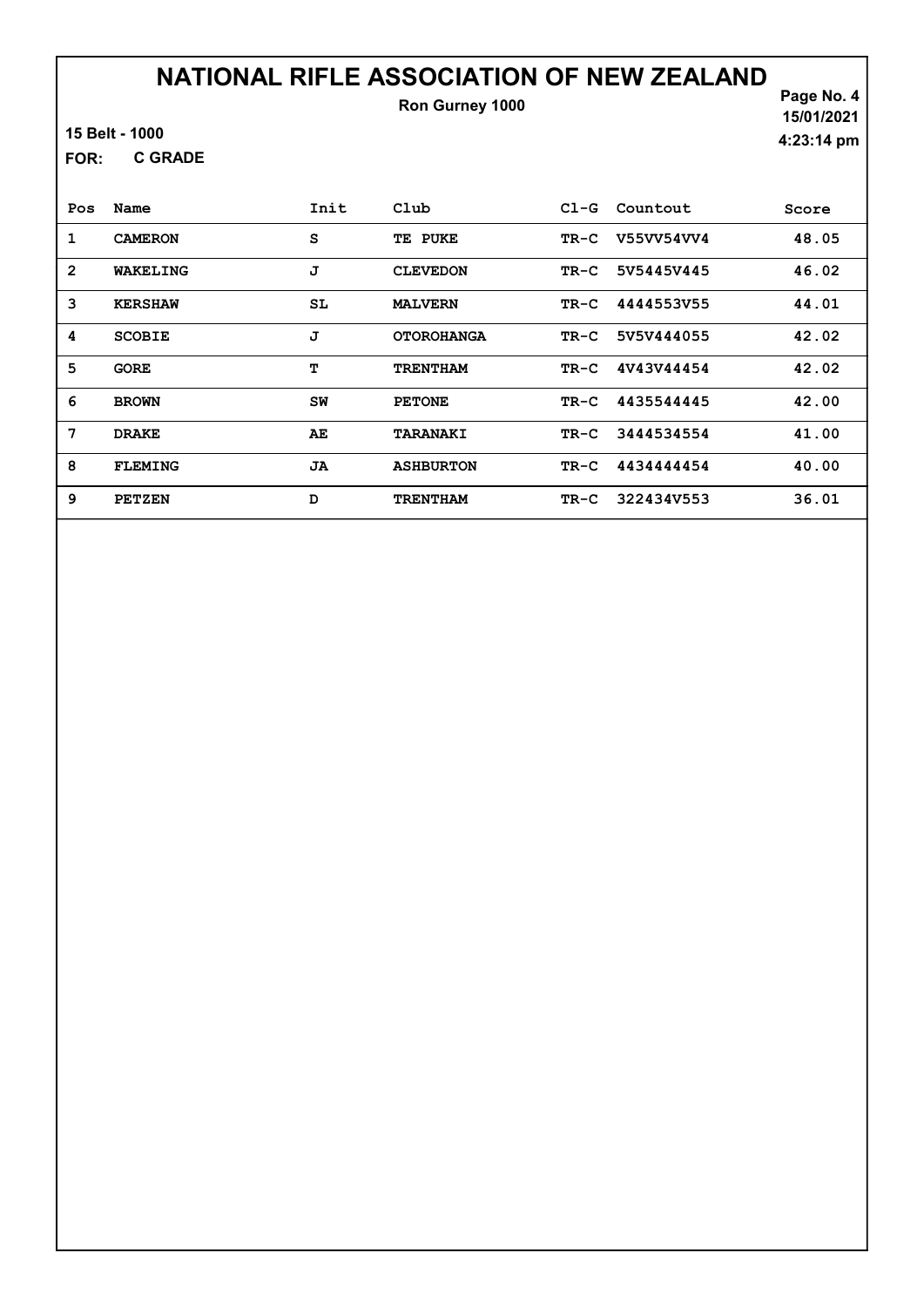## NATIONAL RIFLE ASSOCIATION OF NEW ZEALAND

| FOR:           | 15 Belt - 1000<br><b>T GRADE</b> |      | <b>Ron Gurney 1000</b> |        |            | Page No. 5<br>15/01/2021<br>$4:23:14 \text{ pm}$ |
|----------------|----------------------------------|------|------------------------|--------|------------|--------------------------------------------------|
| Pos            | Name                             | Init | Club                   | $C1-G$ | Countout   | Score                                            |
| 1              | <b>DARRALL</b>                   | F    | <b>TRENTHAM</b>        | $TR-T$ | 5V5344V534 | 43.02                                            |
| $\overline{2}$ | VAN RENSBURG                     | L    | <b>CLEVEDON</b>        | TR-T   | V4V443434V | 41.03                                            |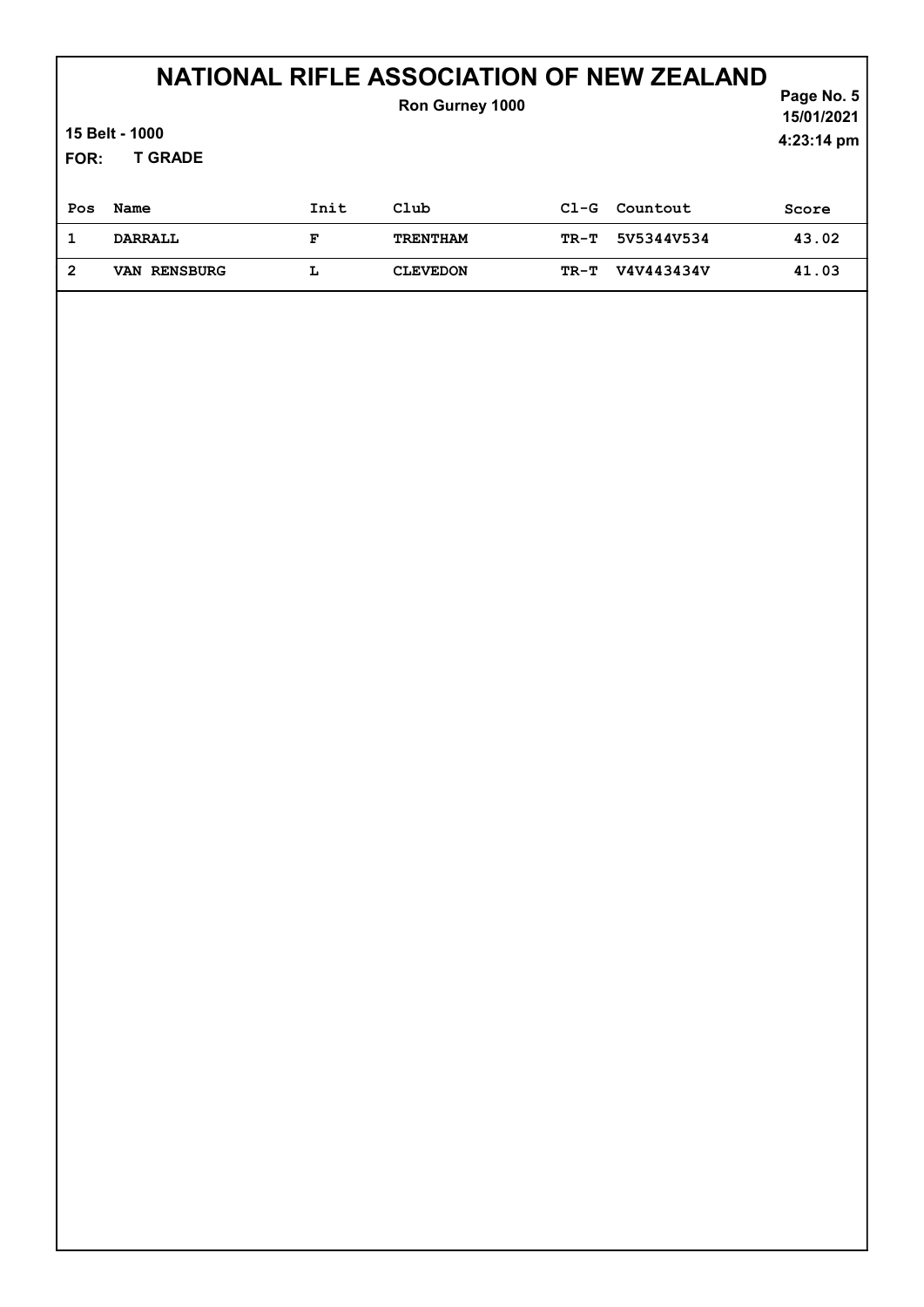### NATIONAL RIFLE ASSOCIATION OF NEW ZEALAND

| <b>FOR:</b>    | 15 Belt - 1000<br><b>CFT CLASS</b> |            | Ron Gurney 1000  |                    | Page No. 6<br>15/01/2021<br>4:23:14 pm |
|----------------|------------------------------------|------------|------------------|--------------------|----------------------------------------|
| Pos            | Name                               | Init       | Club             | Countout<br>$C1-G$ | Score                                  |
| 1              | <b>SMITH</b>                       | <b>GRH</b> | <b>MALVERN</b>   | CFTR-0X555565X65   | 54.02                                  |
| $\overline{2}$ | DUTHIE                             | M          | <b>TRENTHAM</b>  | CFTR-05544645455   | 47.00                                  |
| 3              | <b>SNOWDEN</b>                     | c          | <b>ASHBURTON</b> | CFTR-04555445644   | 46.00                                  |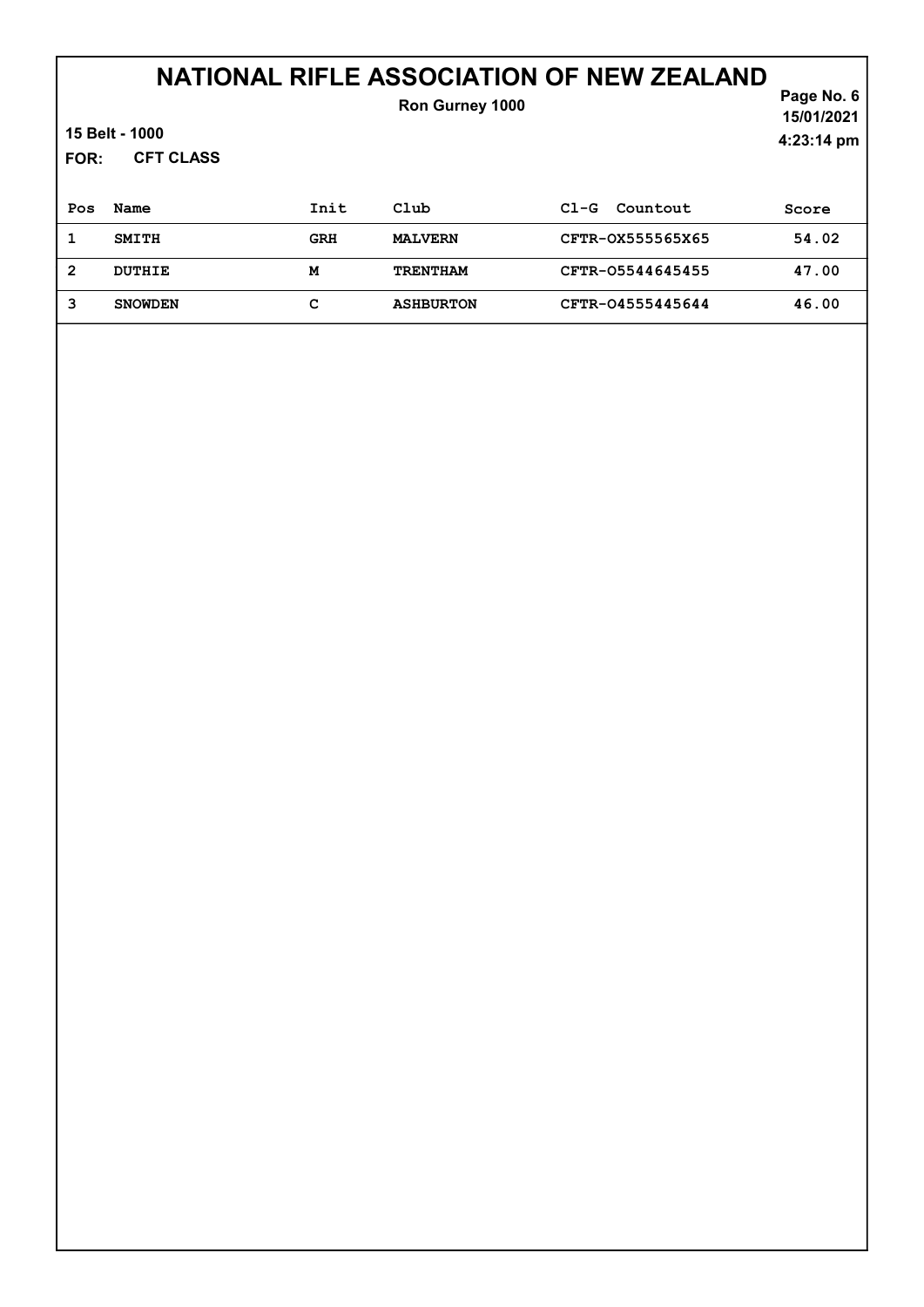15 Belt - 1000

FO CLASS FOR:

Page No. 7 15/01/2021 4:23:14 pm

| Pos            | Name              | Init         | Club              | $CL-G$ | Countout   | Score |
|----------------|-------------------|--------------|-------------------|--------|------------|-------|
| 1              | <b>CHUI</b>       | M            | <b>ASHBURTON</b>  | $FO-O$ | X6666X555X | 57.03 |
| $\overline{2}$ | <b>SUBRITZKY</b>  | M            | <b>KARORI</b>     | $FO-O$ | 6656666646 | 57.00 |
| 3              | <b>MEEHAN</b>     | D            | <b>CLEVEDON</b>   | $FO-O$ | X5X5X66664 | 56.03 |
| 4              | <b>KERRIDGE</b>   | $\mathbf{R}$ | TE PUKE           | $FO-O$ | 6545X66665 | 55.01 |
| 5              | <b>KAPENE</b>     | S            | <b>GISBORNE</b>   | $FO-O$ | X55555X65X | 54.03 |
| 6              | <b>DUCKETT</b>    | FM           | <b>MASTERTON</b>  | $FO-O$ | 65555X5566 | 54.01 |
| 7              | <b>TEAGUE</b>     | SP           | TE PUKE           | $FO-O$ | 665645X5X4 | 53.02 |
| 8              | <b>MOFFATT</b>    | SK           | <b>CLEVEDON</b>   | $FO-O$ | 54565555XX | 52.02 |
| 9              | <b>HUGHES</b>     | <b>IR</b>    | <b>CHELTENHAM</b> | $FO-O$ | 5XX5555645 | 52.02 |
| 10             | <b>HUNT</b>       | C            | <b>KARORI</b>     | $FO-O$ | 455556X556 | 52.01 |
| 11             | <b>MAY</b>        | <b>IS</b>    | <b>WHANGAREI</b>  | $FO-O$ | 55555X6564 | 52.01 |
| 12             | <b>HOWL</b>       | <b>SB</b>    | <b>CHELTENHAM</b> | $FO-O$ | 5655555646 | 52.00 |
| 13             | <b>BARKHUIZEN</b> | S            | <b>CLEVEDON</b>   | $FO-O$ | 544666554X | 51.01 |
| 14             | <b>MOSES</b>      | MK           | <b>CLEVEDON</b>   | $FO-O$ | 65544X6555 | 51.01 |
| 15             | <b>GRIMSEY</b>    | L            | <b>ASHBURTON</b>  | $FO-O$ | 50565455X6 | 47.01 |
| 16             | <b>MCLAY</b>      | $\mathtt{s}$ | TE PUKE           | $FO-O$ | 5544445454 | 44.00 |
| 17             | <b>NEAL</b>       | PA           | <b>CLEVEDON</b>   | $FO-O$ | 3344644444 | 40.00 |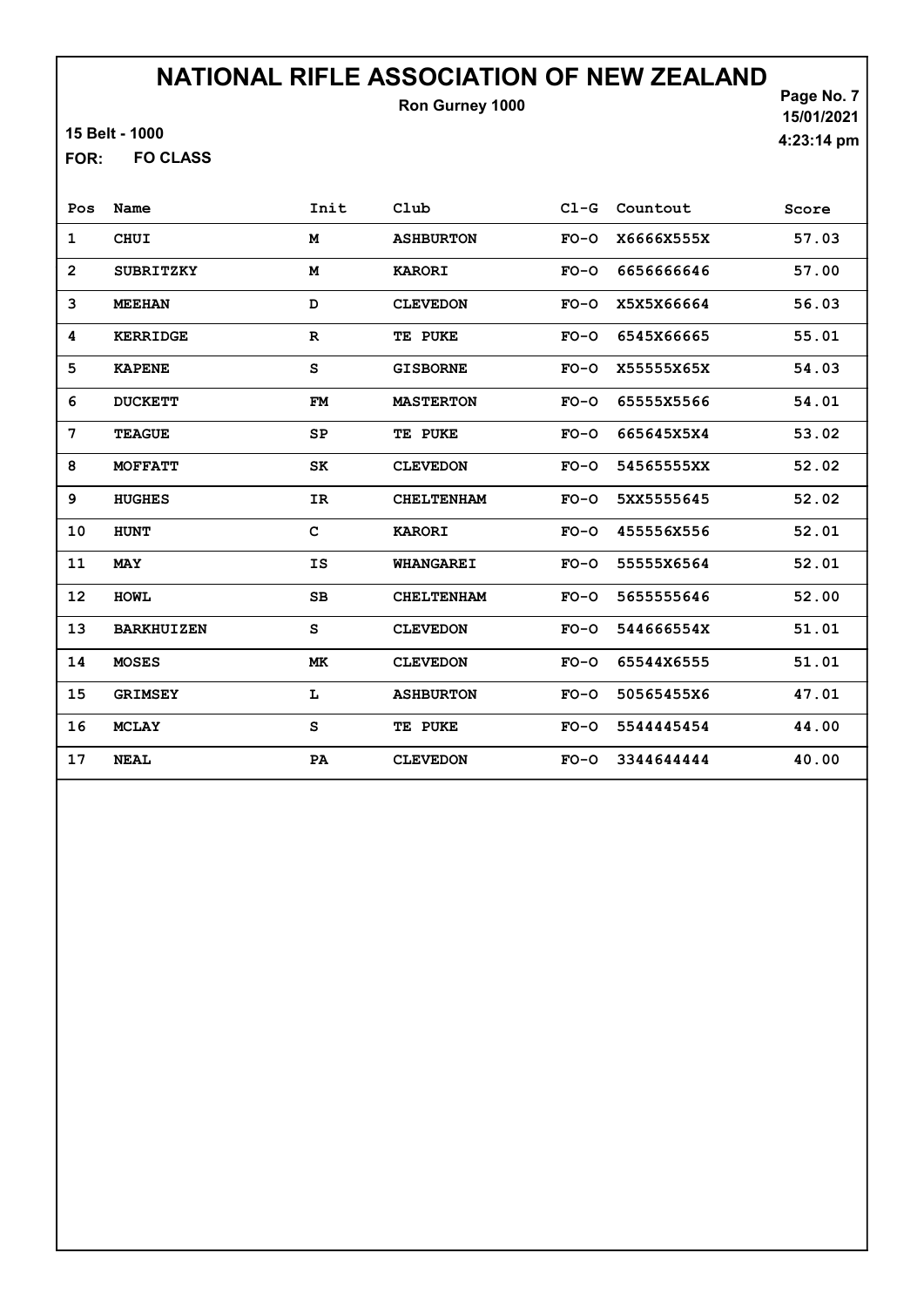| <b>NATIONAL RIFLE ASSOCIATION OF NEW ZEALAND</b><br>Ron Gurney 1000<br>15 Belt - 1000<br><b>FPR CLASS</b><br>FOR: |              |      |                  |        |                  | Page No. 8<br>15/01/2021<br>4:23:14 pm |
|-------------------------------------------------------------------------------------------------------------------|--------------|------|------------------|--------|------------------|----------------------------------------|
| Pos                                                                                                               | Name         | Init | Club             | $C1-G$ | Countout         | Score                                  |
|                                                                                                                   | <b>SMITH</b> | DW   | <b>ASHBURTON</b> |        | FPR-0 55556X5555 | 52.01                                  |
|                                                                                                                   |              |      |                  |        |                  |                                        |

Л